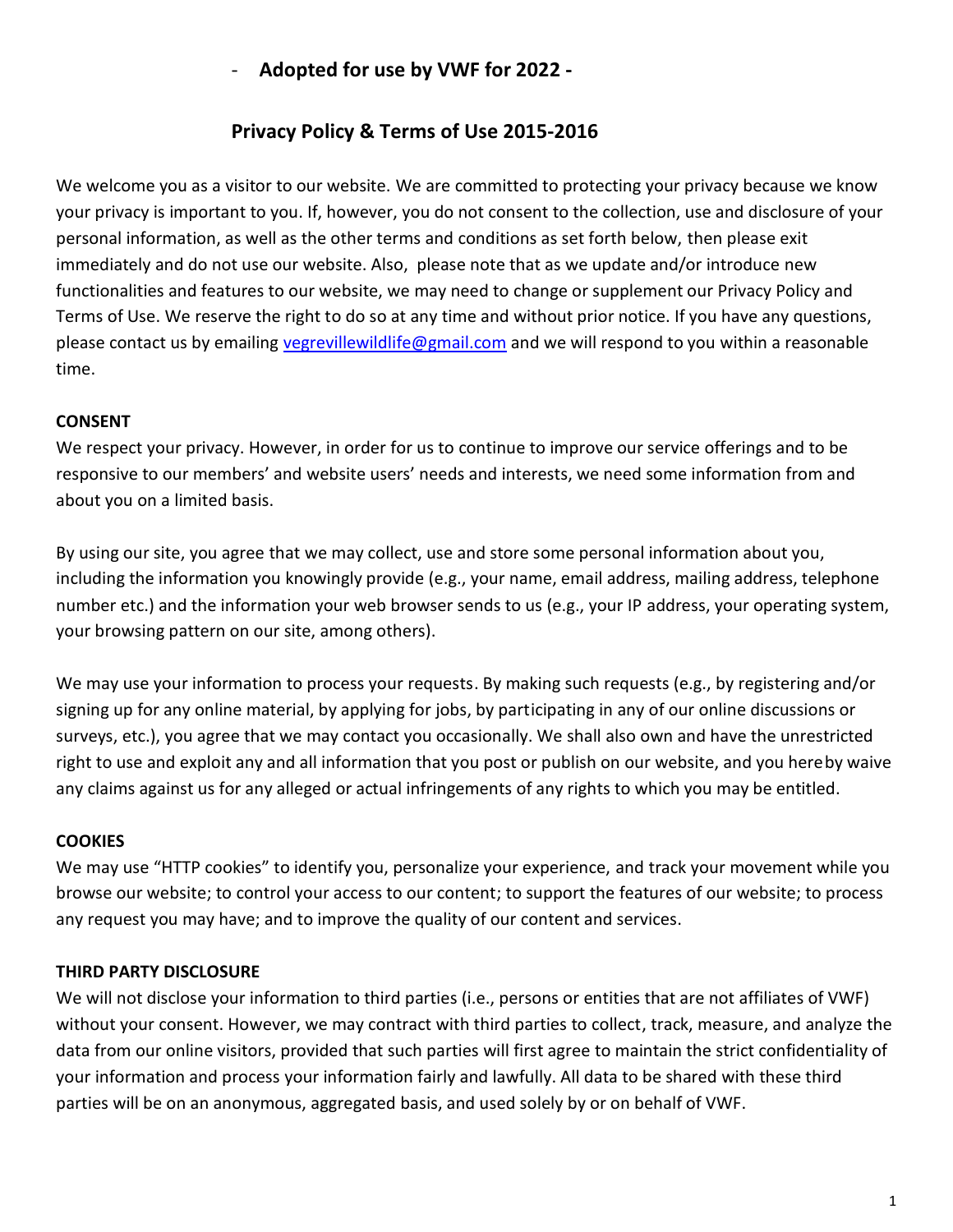We will take all reasonable steps to retain your information only for the duration necessary to effectuate the purpose for which it was obtained. We will delete your information when it is no longer required, although we may need to continue to keep some information about you after your relationship with us has ended to comply with some legal and regulatory requirements.

We will also take reasonable steps to protect the confidentiality, integrity, and security of your personal information and to prevent it's unauthorized or accidental disclosure by implementing generally acceptable standards of security in order to protect it from accidental disclosure, loss, misuse, alteration or destruction. However, we cannot guarantee its security or that unauthorized persons will not obtain access to it.

We may transfer your information to our affiliates or to third-party service providers, and the website may be viewed and hosted by such service providers anywhere in the world. We may also decide for business reasons to sell, merge or otherwise reorganize one or more of our businesses, in which case we may need to disclose or transfer your information to other third parties.

We may need to disclose your information to legal authorities if ordered to do so or as required by the laws of any applicable jurisdiction. Further, we may disclose personal information to legal authorities and affected third parties if you violate any of the terms and conditions related to the use of our website. Lastly, we may disclose your information if we in good faith believe we need to do so to protect our own rights or the rights of others.

#### **LINKS**

We may provide links to third-party websites as a service to you, but this "Privacy Policy and Terms of Use" only applies to our website. We assume no responsibility for the content of these third-party websites to which our website has links. We do not have control of such websites and linking to these websites does not mean that we warrant, endorse, recommend or sponsor the content found on these websites. In other words, we will not be responsible or be liable for your use of the content on these websites, so if you decide to access any such linked websites, you do so at your own risk.

#### **PASSWORDS**

We have the right to assume that anyone accessing our website using a password assigned to you has the right to do so. If you have reason to believe that your password has been compromised, you must promptly change it or notify us.

## **CHILDREN**

The website is not directed at children under 15 years of age, and we do not intentionally collect or maintain information about anyone under this age.

## **PROHIBITED LANGUAGE**

You may not post or publish on our website any materials that are threatening, harassing, misleading, false, libelous, defamatory, obscene, or otherwise unlawful; infringe the intellectual property, privacy, publicity or other rights of any person or entity; or contain a computer virus or other destructive element. We reserve the